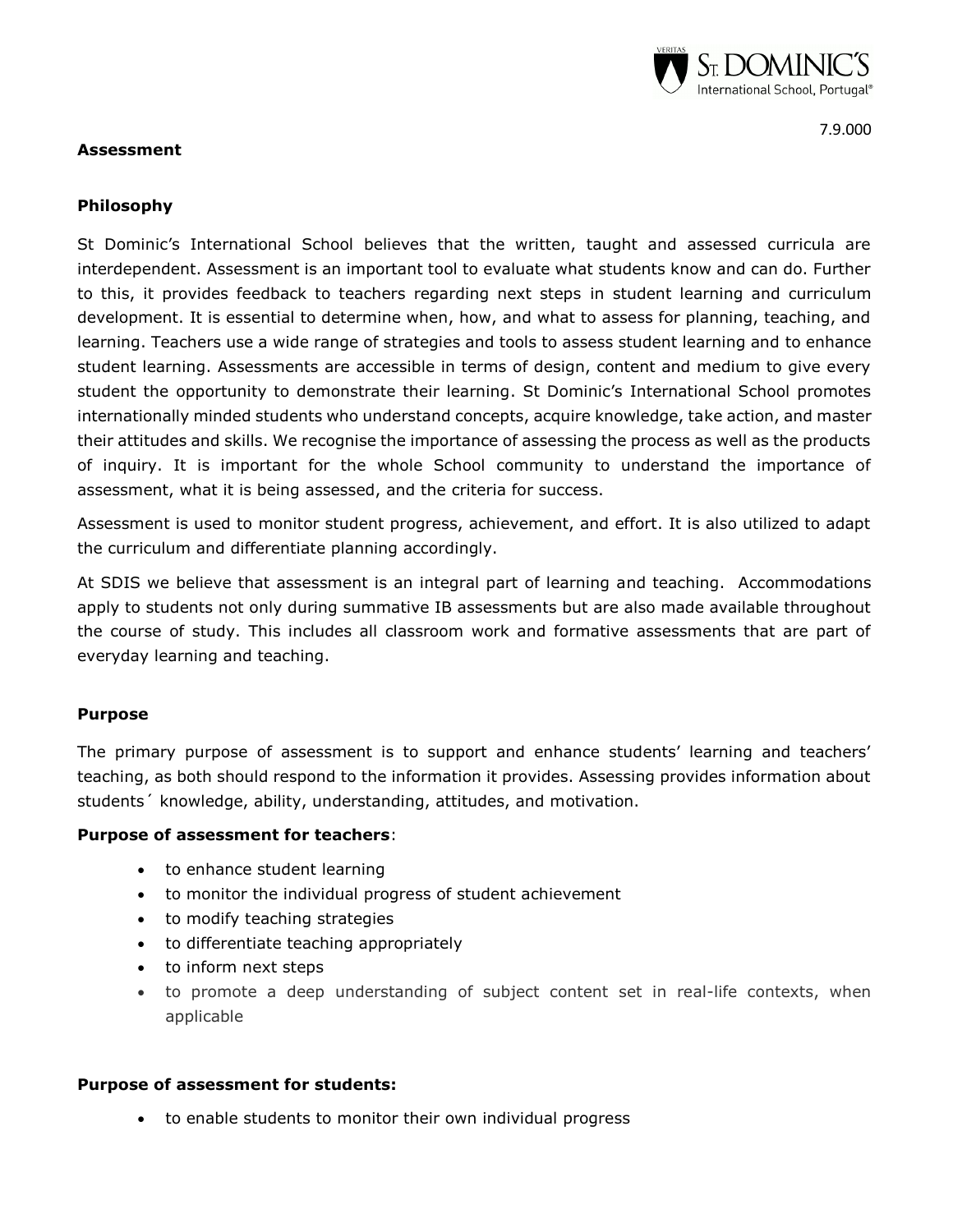

7.9.000

- to provide consistent, timely feedback and opportunity for reflection and setting of learning goals
- to provide external certification at the end of the MYP and Diploma programmes

### **Purpose of assessment for parents:**

- to provide consistent, timely feedback and opportunity for conversation about their children's learning
- to allow parents, teachers, and students to work together as advocates of student learning

# **Purpose of assessment for SLT and Board of Governors:**

- to inform school-wide planning and support to teachers by determining professional development needs
- to inform decisions about staffing and resourcing

# **Building Students' Assessment Capability**

Assessment at St Dominic's International School is an ongoing process which involves teacherassessed, student self-assessed, and peer-assessed tasks, which build a holistic picture of learning over time. Students are empowered to take charge of their learning through applying clear criteria which may be co-constructed between students and teachers before beginning the assessment, and thoughtful reflection on timely feedback. Following assessment, students reflect and design personal learning goals that will drive and orient their learning.

When students actively participate in assessing their learning by interpreting their performance, they are better placed to recognise important moments of personal learning. This helps them to identify their own strengths and needs and discover how to make 'Where to next?' decisions.

### **What we assess**

In IB programmes, assessment is ongoing, varied and integral to the curriculum. Assessment may be formal or informal, formative or summative, internal or external; students benefit from assessing their own work and the work of others. IB students demonstrate their learning through a variety of assessments and consolidations of learning, including the Exhibition in the PYP, Personal Project in MYP and the Extended Essay in DP. External assessments for MYP and DP students are internationally benchmarked, balancing valid measurement with reliable results.

We recognise the importance of assessing the process as well as the products of inquiry. Our aim is to provide feedback on the learning process and the development of the following elements to further learning, recognising that they are interdependent:

### *Inquiry*

• The depth and breadth of students' inquiry over time

### *Conceptual Understanding*

How concepts are recalled, applied and transferred through a range of learning experiences